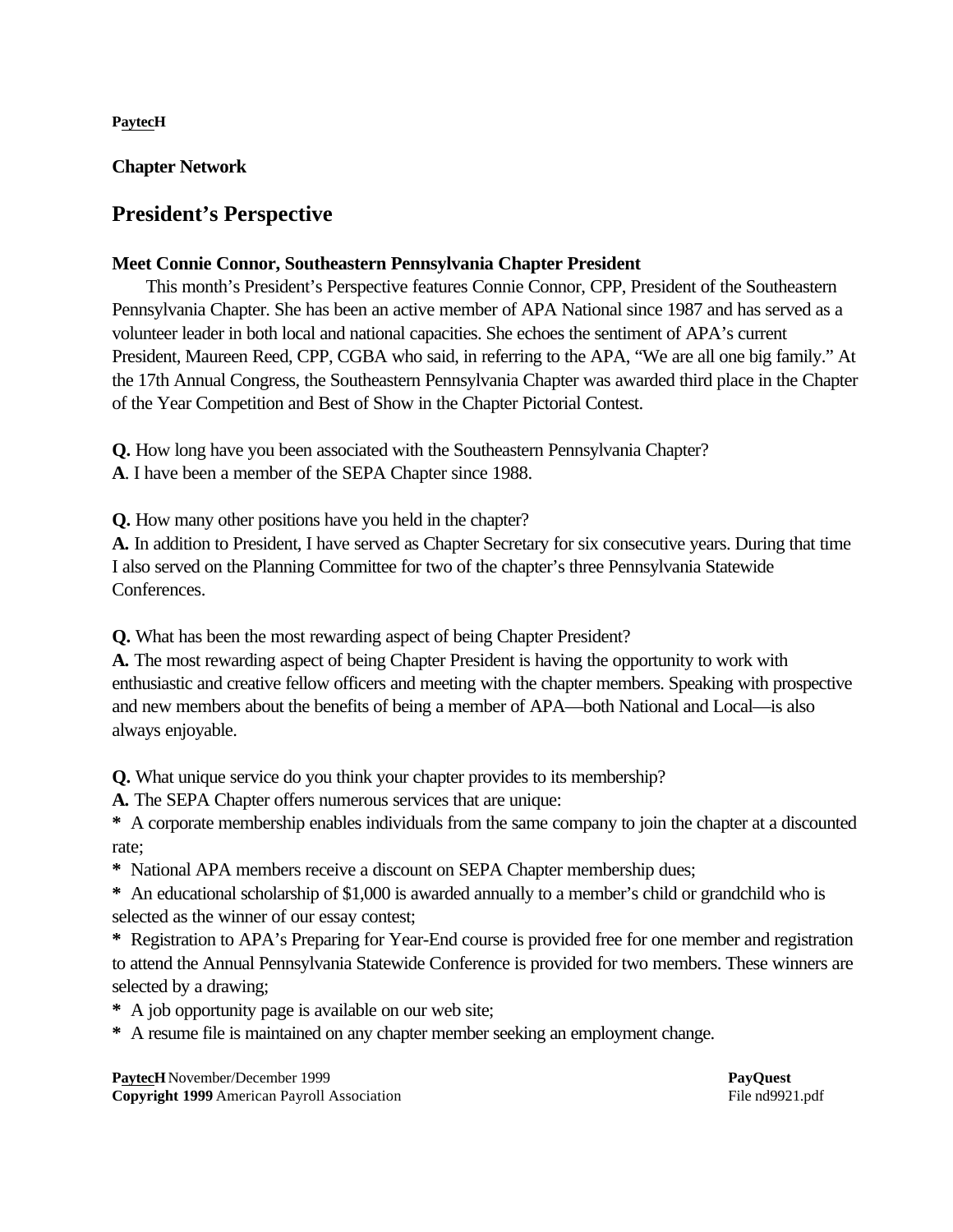In addition, there are several social activities held throughout the year for which the chapter covers all or most of the cost. These activities provide great opportunities for our members to network and forge business relationships that are a mainstay of the chapter.

#### **Q.** How do you communicate with your membership?

**A.** In several ways. At each meeting old and new issues are addressed. Every attendee receives a copy of "Chapter Chatter," our quarterly newsletter which is also made available on the chapter's web site. There are still a few members without fax or e-mail and they receive the chapter newsletter via mail. I also have an open-door policy and welcome any communication from the members of the chapter.

#### **Q.** What goes on at a typical SEPA Chapter meeting?

**A.** SEPA Chapter meetings are held as dinner meetings. Attendees are able to enjoy a delicious meal prior to delving into the payroll topic of the day. After dinner, as Chapter President, I call the meeting to order. Since there are always first-time attendees, they are invited to stand and be introduced to the membership. I then welcome them to the meeting and invite them to join the chapter. All old and new chapter business is addressed. Any upcoming APA events are announced. Members of the chapter who have recently obtained their CPP Certification are recognized and given APA's sterling silver CPP lapel pin. Any members who have recently performed a task on behalf of the chapter, such as study group leaders, are presented with a certificate of appreciation. After all chapter business has been reviewed, the guest speaker for the evening is introduced. Once the speaker has delivered his/her speech, I ask if there are any further questions for the speaker. Before the meeting is adjourned, a winner is selected for our 50/50 drawing where half of the money collected goes to the winner and the other half goes to the chapter's educational fund.

### **Q.** As a Chapter President, how do you view APA National?

**A.** When I first joined APA and attended my first Congress, I immediately recognized the professionalism of the organization and realized that there were many individuals in my local area who could benefit from this Association. This motivated me to become more involved and active in my local payroll community. In my roles as Chapter Secretary and Chapter President I have found APA staff to be most helpful; they are willing to help with any situation or problem and are always there to lend a helping hand in any project that the chapter chooses to undertake. The friendships I have developed through APA National have been very rewarding and have far surpassed my expectations. I have the highest respect for APA National and look forward to a continued working relationship with them.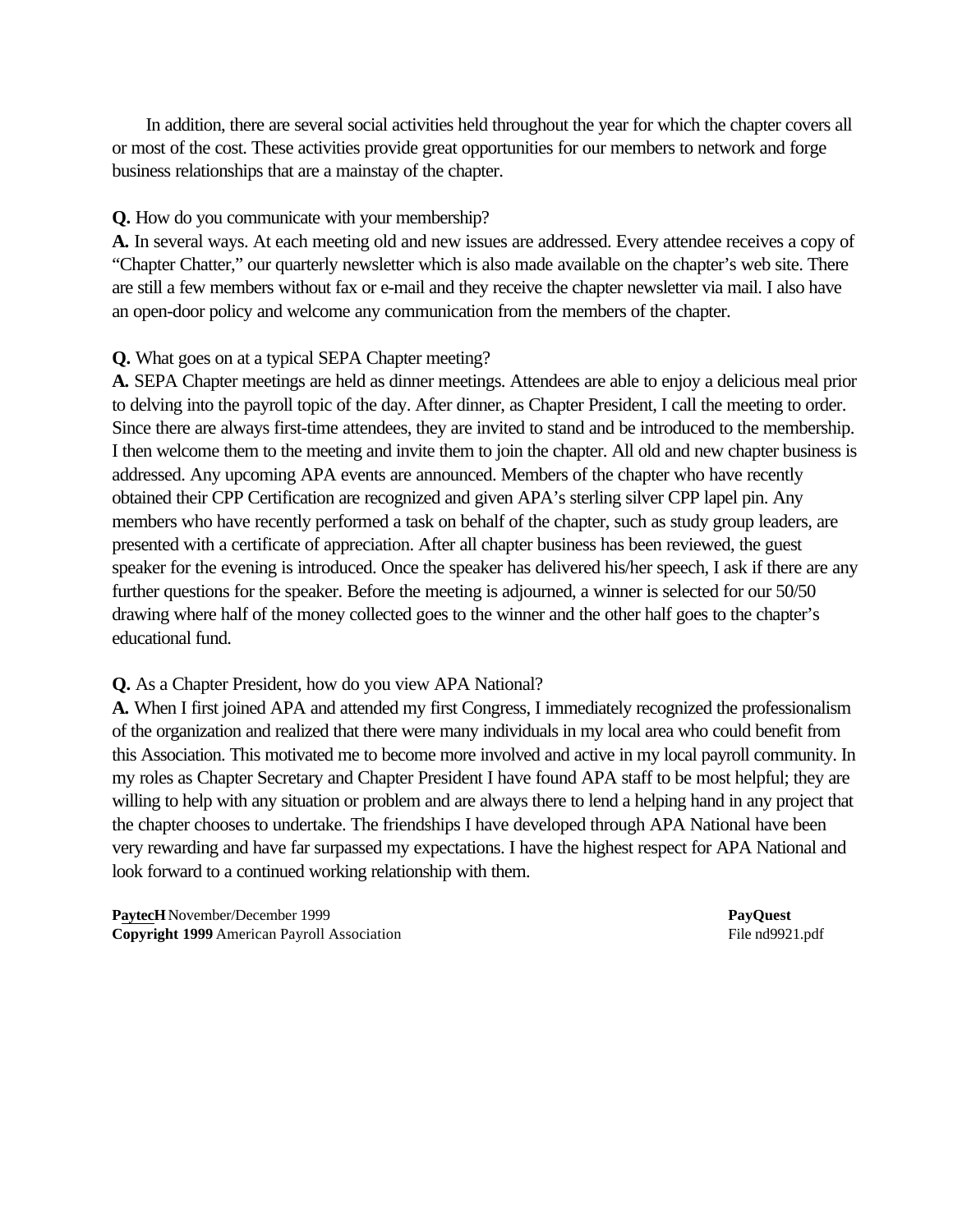**Q.** What benefit does your chapter derive from APA affiliation?

**A.** Being affiliated with APA has given the SEPA Chapter many benefits. We continue to receive updates from Rita Zeidner and Scott Mezistrano, CPP in the Washington D.C. office, keeping us abreast of the many governmental changes and issues affecting the payroll industry. We are given the opportunity to have members of the National Speakers Bureau speak at our Statewide Conference. Recently the SEPA Chapter had the honor of being awarded third place in APA's Chapter of the Year Contest and Best of Show in the Chapter Pictorial Contest.

**Q.** Describe some of the different positions held by the chapter Board of Directors and how they work together to conduct the business of the chapter.

**A.** Currently, in addition to the position of Chapter President, the SEPA Chapter's Board of Directors consists of a Secretary, a Treasurer, a Chapter Coordinator, and a Government Liaison Officer. Our Treasurer keeps an accurate record of the chapter's finances and works very closely with me on how much we, as a chapter, have available to spend. All in all, the members of the board work well together. I remind everyone that if there is a task they cannot complete they should not hesitate to contact any other officers for assistance. This practice has worked very well so far with all officers being cooperative and understanding of each other's workloads.

**Q**. What are some key practices that have made your chapter successful?

**A.** It's a combination of things. Number one is leadership. Since its inception, the chapter has had hardworking and dedicated officers at the helm. Another is openness—all chapter leaders have maintained an "open door" policy welcoming comments and suggestions from the membership. Many of the decisions made on behalf of the chapter are first presented to the membership for their input. Though the Board of Directors makes the final decision, members' opinions are always taken into consideration.

**Q.** How do you feel APA National perceives the local chapters?

**A.** I believe APA National has great respect for the local chapters and appreciates the hard work that many of the chapters do to promote APA National. Personally, I have established many friendships with APA National staff through my membership with the local chapter.

**Q.** What are some of the most memorable chapter projects you have been involved in? **A.** There have been many since I have been with the SEPA Chapter. Perhaps the most memorable would be preparing for the 1997 Pennsylvania Statewide Conference. As a member of both the board of directors and the planning committee, I had a great deal of fun working with my fellow members in decorating the hall, purchasing the gifts to give out to attendees and simply watching everyone who attended having a good time. Hearing positive feedback like "what a great conference!" reinforced my belief that we had done a very good job. The SEPA Chapter continues to be a strong chapter with many active members taking part in our projects.